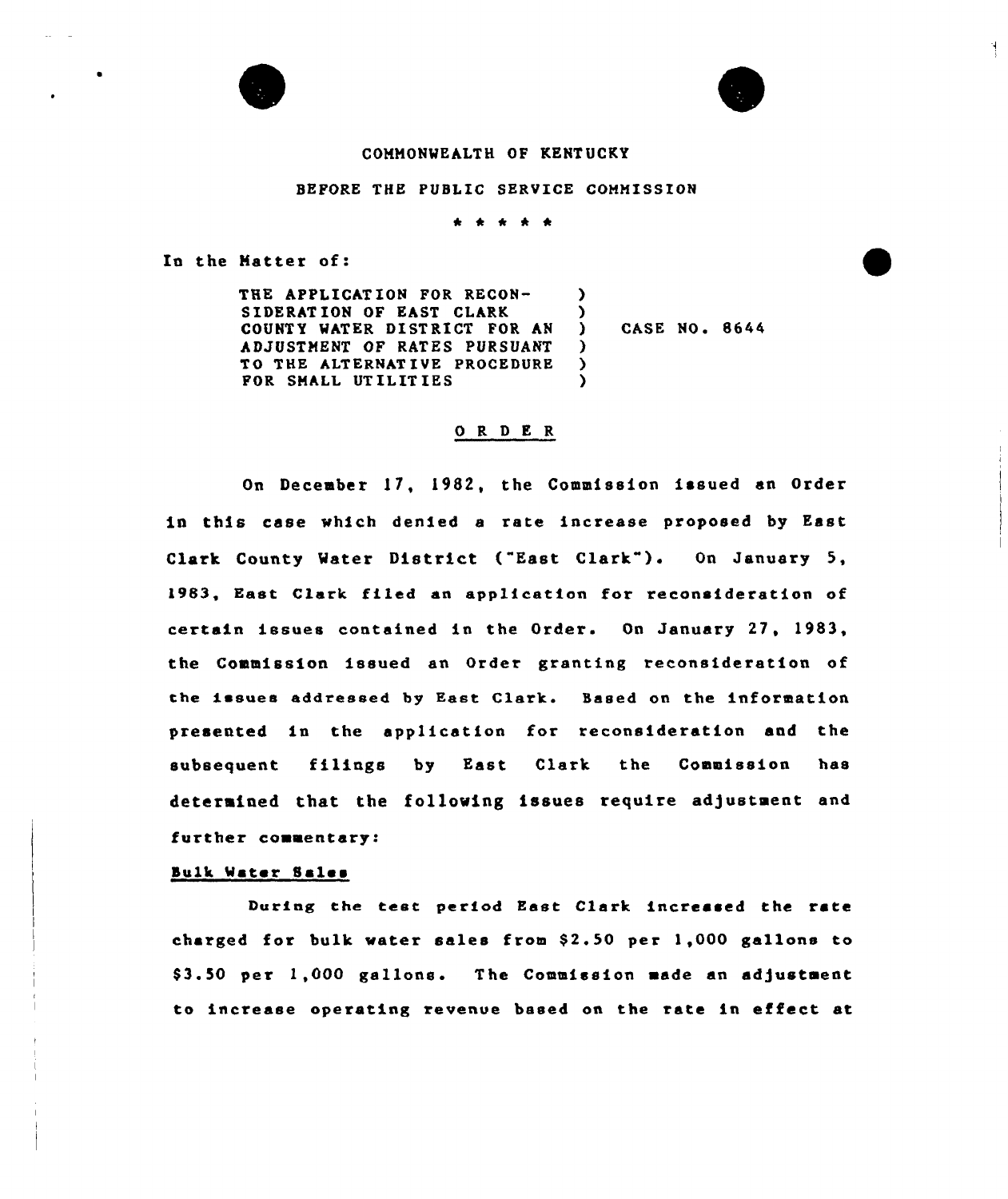

the end of the test period and the actual gallons sold during the test period. In the application for reconsideration East Clark maintained that a substantial amount of bulk sales during the test period can be attributed to purchases for construction purposes at the J.K. Smith Power Station. During the early part of 1982 the purchases for the power station were discontinued. East Clark requested that an adjustment be made to recognize a decline in bulk water sales.

Based on the evidence of record the Commission has determined that bulk water sales have significantly declined from the test period amount. The Commission's Order dated February 22, 1983, requested the number of gallons that were purchased for the power station during the test period. East Clark could not furnish this information because the bulk loading stations ere coin operated and purchases by specific customers are not recorded. However, the Commission is of the opinion that an adjustment to recognize the decline in bulk water sales is appropriate in the instance. Based on the evidence of record, the 12-month period ending February 19S3 should represent a reasonable level of sales without purchases for the power stations Therefore, by using the

 $-2-$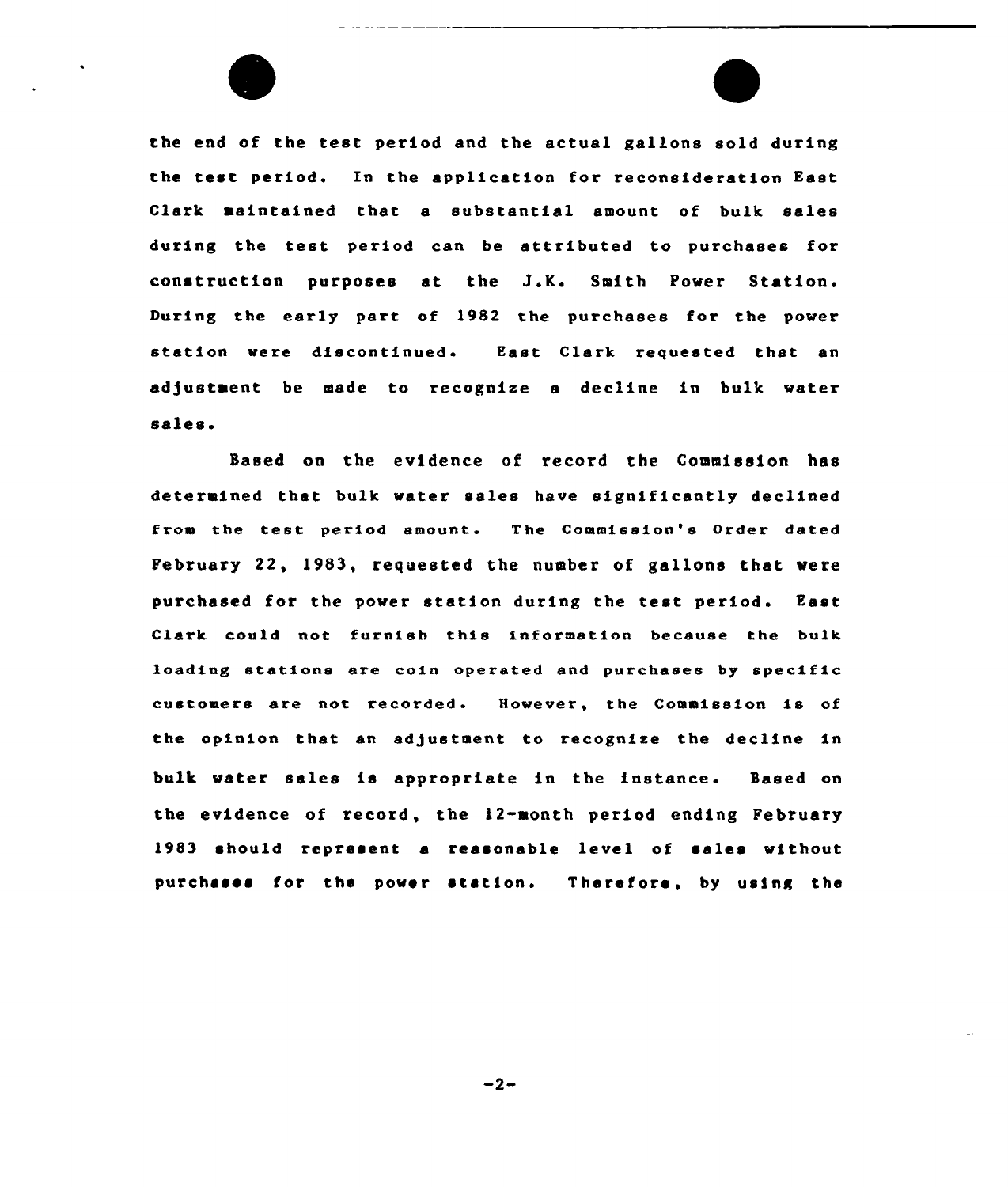level of sales from this period the Commission has made an adjustment to reduce bulk sales by \$15,130 below the amount allowed in the original Order. This adjustment results in total revenue of \$25,421 from bulk sales.  $^{\mathrm{l}}$  Furthermore, the Commission has determined that an adjustment to reduce purchased water costs and operation labor should bc made to reflect the decline in bulk water sales. Therefore, an adjustment has been made to reduce purchased water costs by \$ 3,757 based on the allowed volume of 7,263,000 gallons at the purchased water cost of 86.9 cents per 1,000 gallons. The operation labor has been reduced by \$952 to exclude the 20 percent of gross receipts retained by thc hulk station operators based on the reduction in sales.

## Damages Paid by Contractor

East Clark's test period operating statement included S2,000 in operating revenue for settlement of <sup>a</sup> claim with a contractor in connection with malfunctioning telemetering equipment. Initially, the record did not contain sufficient detail to identify the associated costs or the dates that the costs were incurred. Therefore, for rate-making purposes the amount was retained in operating revenue so that operating income would not be understated because of the inclusion of associated expenses in the test period operating statement. In the application for reconsideration East Clark requested

<sup>1</sup> 7,263,000 gallons x \$3.50/1000 gallons = \$25,421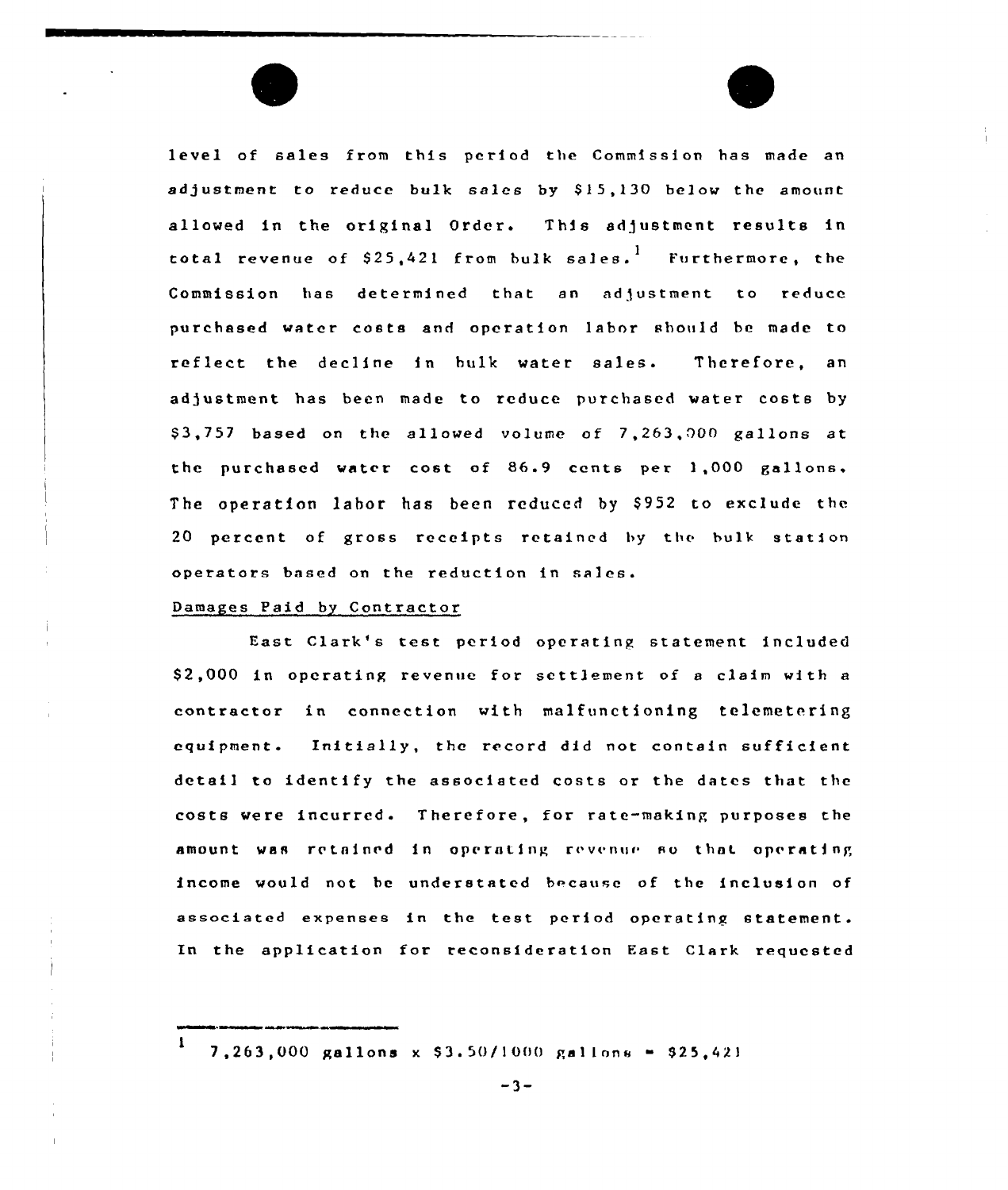that the S2,000 be removed from the test period operating statement because it is a non-recurring item.

المتمام والمتمام والمتماري والمتحدث والمتحدث والمتحدث والمتحدث والمنافر

The Cammission concurs that the item in question is non-recurring. Furthermare, sufficient detail has now been supplied by East Clark to make the applicable adjustments to expenses associated with this item. Therefore, the Commission has made an adjustment to reduce operating revenue by \$2,000. In addition, based on the additional information filed by East Clark, the Commission has determined that \$767 was included in test period operating expenses in connection with this item and adjustments have been made to reduce the applicable expense accounts for purchased water, transportation, salaries, court costs and legal

### Insurance

Initially, East C1ark submitted documents which gave the impression that. an amount paid for an insurance policy covering <sup>a</sup> 3-year period had been deducted in total during the test period. The Commission pro-rated this expense over the periods which the policy covered. However, in the application for reconsideration East Clark stated that the cost of the policy had already been pro-rated in arriving at test period insurance expense and requested that the Commission reverse the adjustment made in the ariginal Order.

East Clark has filed an analysis af the prepaid insurance account for the beginning and for the end of the

 $-4-$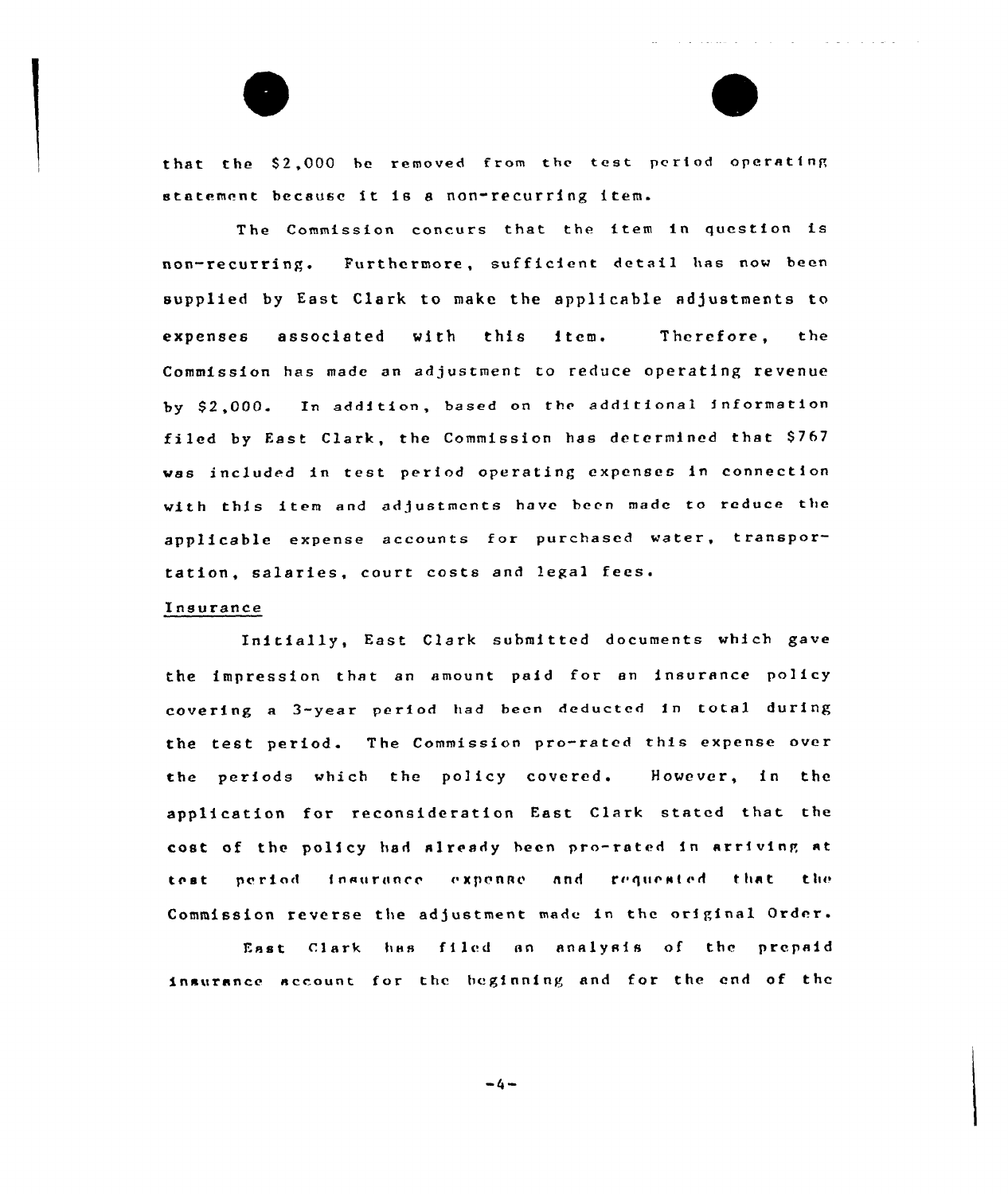



test period, After reviewing the analysis the Commission has determined that East, Clark did properly pro-rate the cost of the policy. Therefore, an adjustment has been made to reverse the reduction of \$257 made to this account in the original Order. Furthermore, it has been determined that East Clark improperly reduced test period insurance expense by \$21 in recognition of receipt of a credit associated with an insurance premium paid in a prior period. This item should have been included in adjustments to Retained Earnings (Account No. 439) since it relates to a prior period. These two adjustments result in total test period insurance expense of  $$1,305.$ 

### Depreciation

The Commission determined in the original Order that contributions in aid of construction represented approximately 64 percent of the total cost of utility plant in service. Depreciation expense was reduced by \$11,959 for the test period to exclude depreciation on assets purchased with contributions in aid of construction. In the application for reconsideration East Clark objected to this adjustment and argued that current depreciation accounting does not ensure replacement of water systems at the original capital investment, the Commission's approach does not allow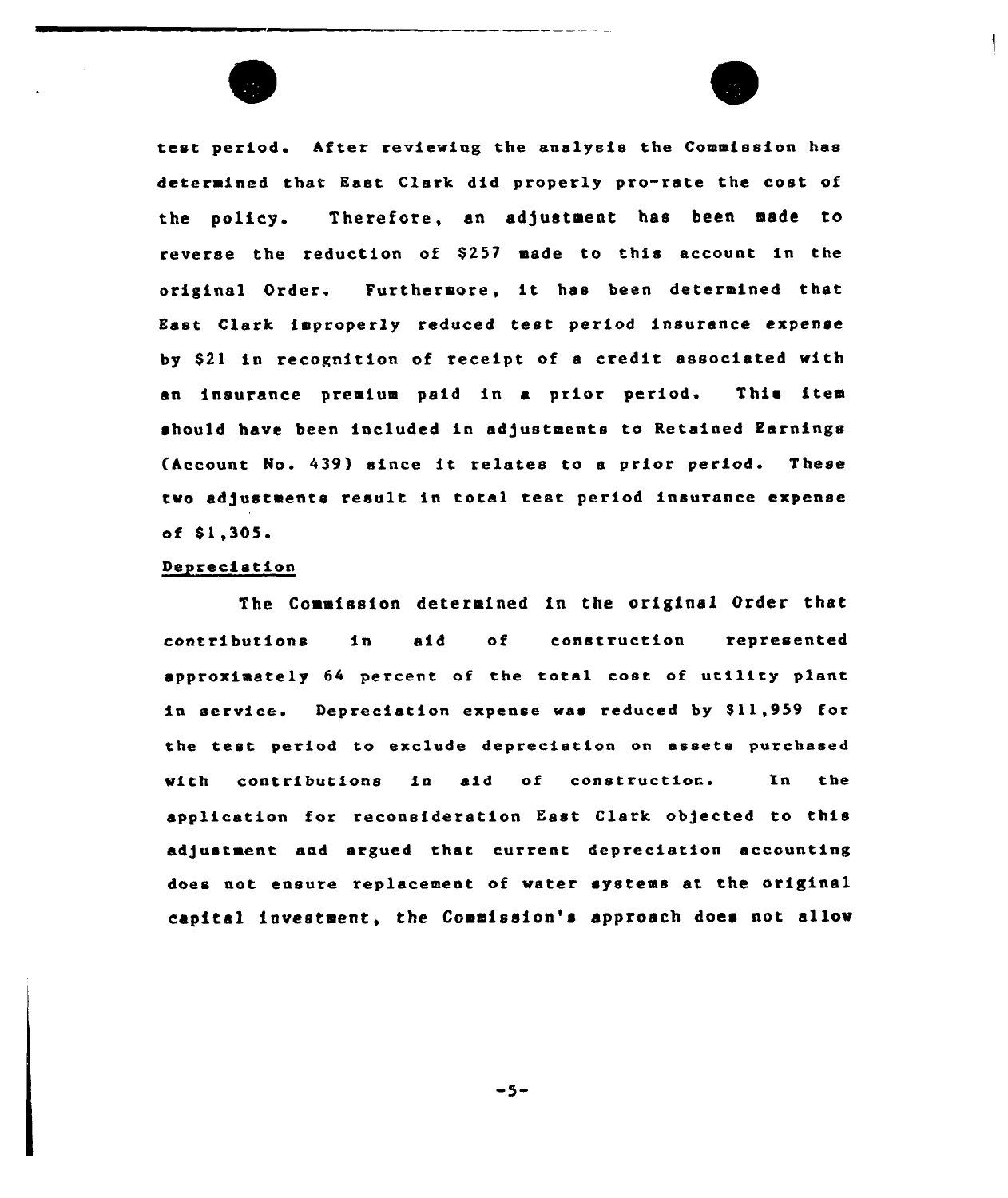for the establishment of realistic rate schedules nor provide adequate funds for capital maintenance, and East Clark's method is in accordance with generally-accepted accounting standards and business practices.

The Commission has a well-established policy disallowing depreciation in connection with facilities funded. with contributions in aid of construction. This is a rste-making policy of e majority of regulatory commissions throughout the country- The Commission considers depreciation to be an assignment of the cost of an asset over the periods which will be benefited. Mater districts generally have substantial contributions in aid of construction because they are non-profit and an extension of county government. Moreover, private investors generally are not interested in providing financing to public water utilities. Therefore, water districts must rely on government-related debt instruments, grants, and tap-on fees to fund capital expenditures. Generally, it is the latter two sources which constitute contributions in aid of construction. East Clark obtained funds from both of these sources for construction of its utility plant in service.

East Clark has expressed concern that the practice of excluding depreciation of assets purchased with contributed capital does not provide the proper level of funds through rates for future capital expenditures. The Commission, as

 $-6-$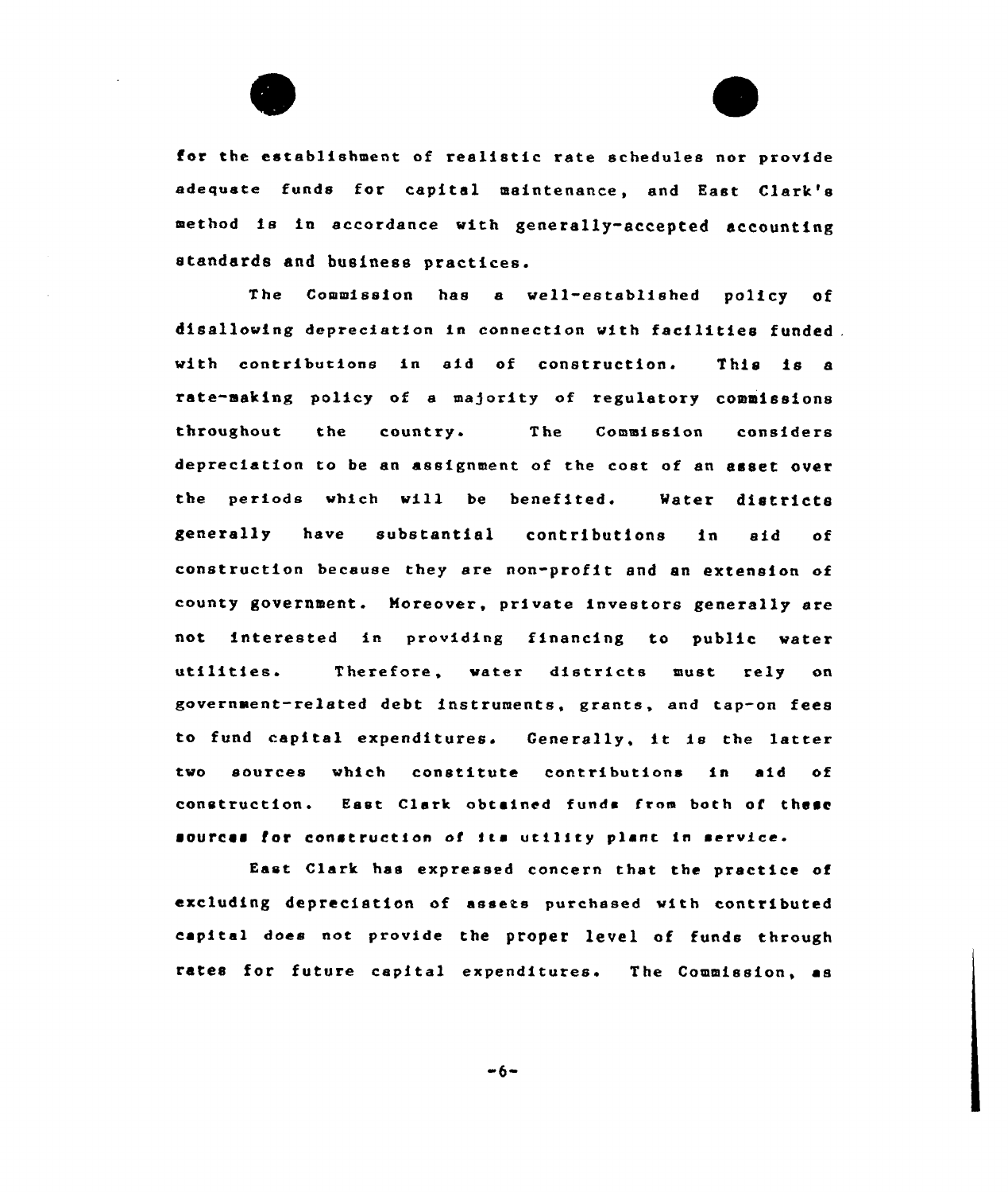stated previously, recognises depreciation as <sup>a</sup> costassignment method and does not imply that it serves as <sup>a</sup> source of funds for future capital expansion and improvements or for replacements of existing facilities. In water district cases the Commission generally uses the debt service coverage ratio method to establish revenue requirements. $^{\text{2}}$ This method is used because water districts generally do not require a rate of return to investors but rather a fixed debt service requirement is necessary to satisfy mortgage obligations. In East Clark's case and in many other water district cases the ratio of 1.2 has been allowed. The Commission has found that the revenue generated by this ratio, along with other income, is sufficient to allow the utility to pay its operating expenses, meet its debt service requirements, and maintain an adequate reserve for expansion and improvements. If adverse conditions or unusual circumstances exist which would cause this method to place an undue burden on the cash flow of the utility the Commission considers the cash needs on a case-by-case basis. However, the burden is upon the utility to present evidence that such conditions and circumstances exist to substantiate the need for additional cash funds. Upon a determination that such

<sup>2</sup> Debt Service Coverage = 0 Operating Income<br>Ratio hverage principal and interest payments -7-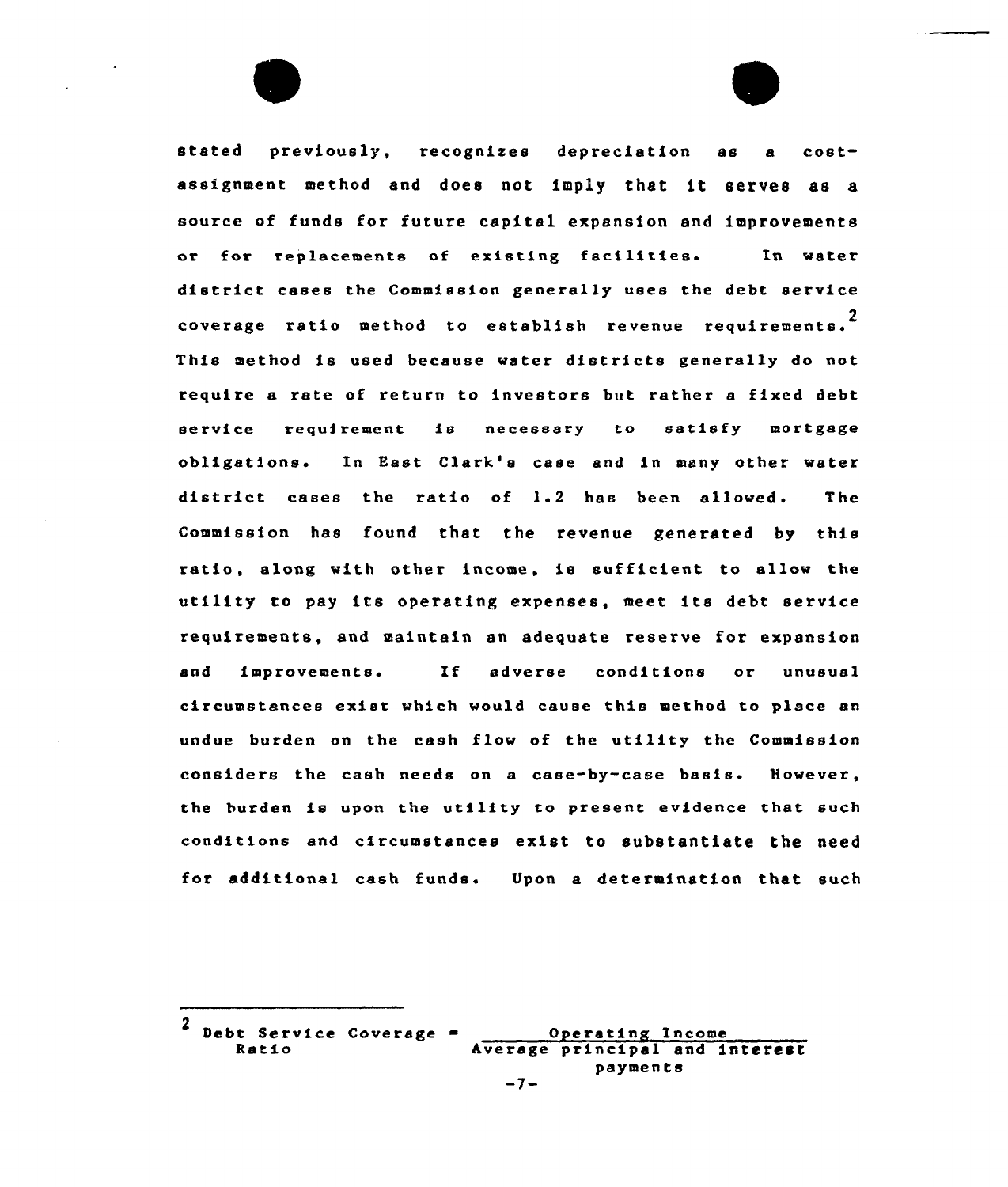funds are needed the Commission may approve rates to provide these funds or the utility may be required to provide funds for these needs through other sources such as financing.

If depreciation werc allowed on total plant in service in determining tbe revenue requirements the ratepaycrs would be paying for tbe assigned cost of assete which were provided to the utility at no cost. With regard to contributions in the form of the tap-on fees, the customers theoretically would be paying the cost of using an asset which they provided cost-free to the utility, This inequity is magnified even further when depreciation is allowed on subsequent capital acquisitions end the ratepaycrs are required to pay assipned costs associated with service to other present and future ratepayers. Therefore, depreciation on assets purchased with contributions in aid of construction should be disallowed, otherwise inequities to the ratepayers and excessive rate schedules would exist.

In summary, the Commission points out that the adjustment for depreciation associated with contributions in aid of construction ie made for "rate-making purposes." In thc case of most water districts, revenue requirements are determined hy the debt service coverage ratio method. The Commission has determined that in East Clark's case no information has been presented to indicate that adverse conditions or unusual circumstances exist which would warrant <sup>a</sup> change in this approach. Therefore, the Commission affirms its original Order on this issue.

 $-8-$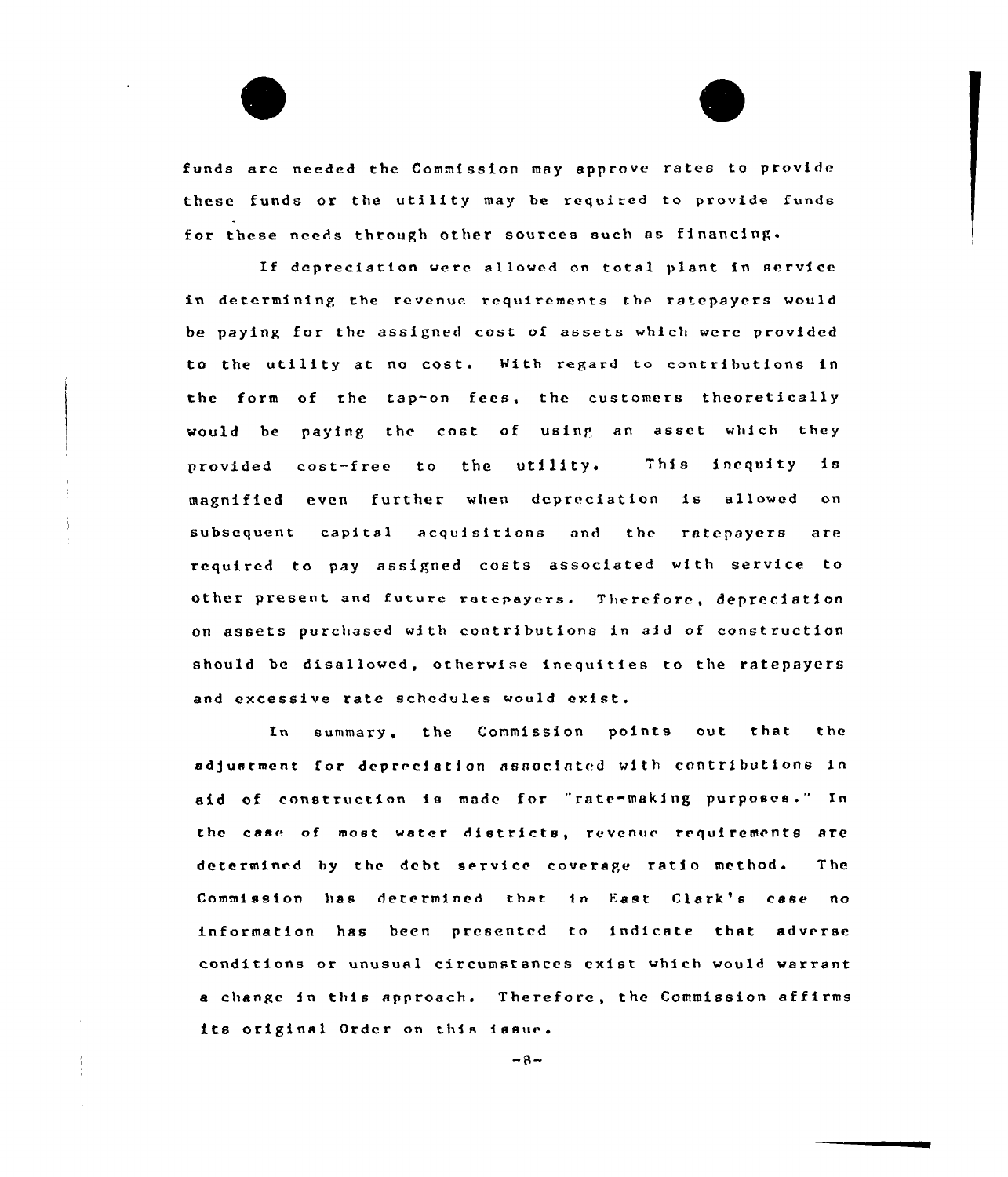



|                                                                 | Adjusted<br>Test Year              | Adjustments on<br>Reconsideration   | Restated<br>Adjusted<br>Test Year |
|-----------------------------------------------------------------|------------------------------------|-------------------------------------|-----------------------------------|
| Operating Revenue<br>Operating Expenses<br>Operating Income     | \$102,004<br>70,717<br>$5\ 31.287$ | \$(17,130)<br>(5,198)<br>5(11, 932) | \$84,874<br>65,519<br>519,355     |
| Interest on Long-<br>Term Debt<br>Interest Income<br>Net Income | 15,800<br>1,267<br>16,754          | $-0-$<br>$-0-$<br>11,932            | 15,800<br>$\sqrt{267}$<br>4.822   |

## REVENUE REQUIREMENTS

In recognition of the items which have been adjusted herein the Commission has determined that East Clark is entitled to increase its rates to produce total annual revenues of \$86,896 which will require an increase in revenues of  $$2,022$ .

## RATE DESIGN

In its application for reconsideration East Clark requested that the Commission reconsider its proposal to . change its rate design.

East Clark proposed to change its minimum usage of 2,000 gallons to <sup>a</sup> minimum of 1,000 gallons. This proposed change in rate design would decrease the bills of customers who use 1,000 gallons or less. East Clark stated that this change in rate design will benefit customers of lower income or those on <sup>a</sup> fixed income represented in this usage bracket.

 $-9-$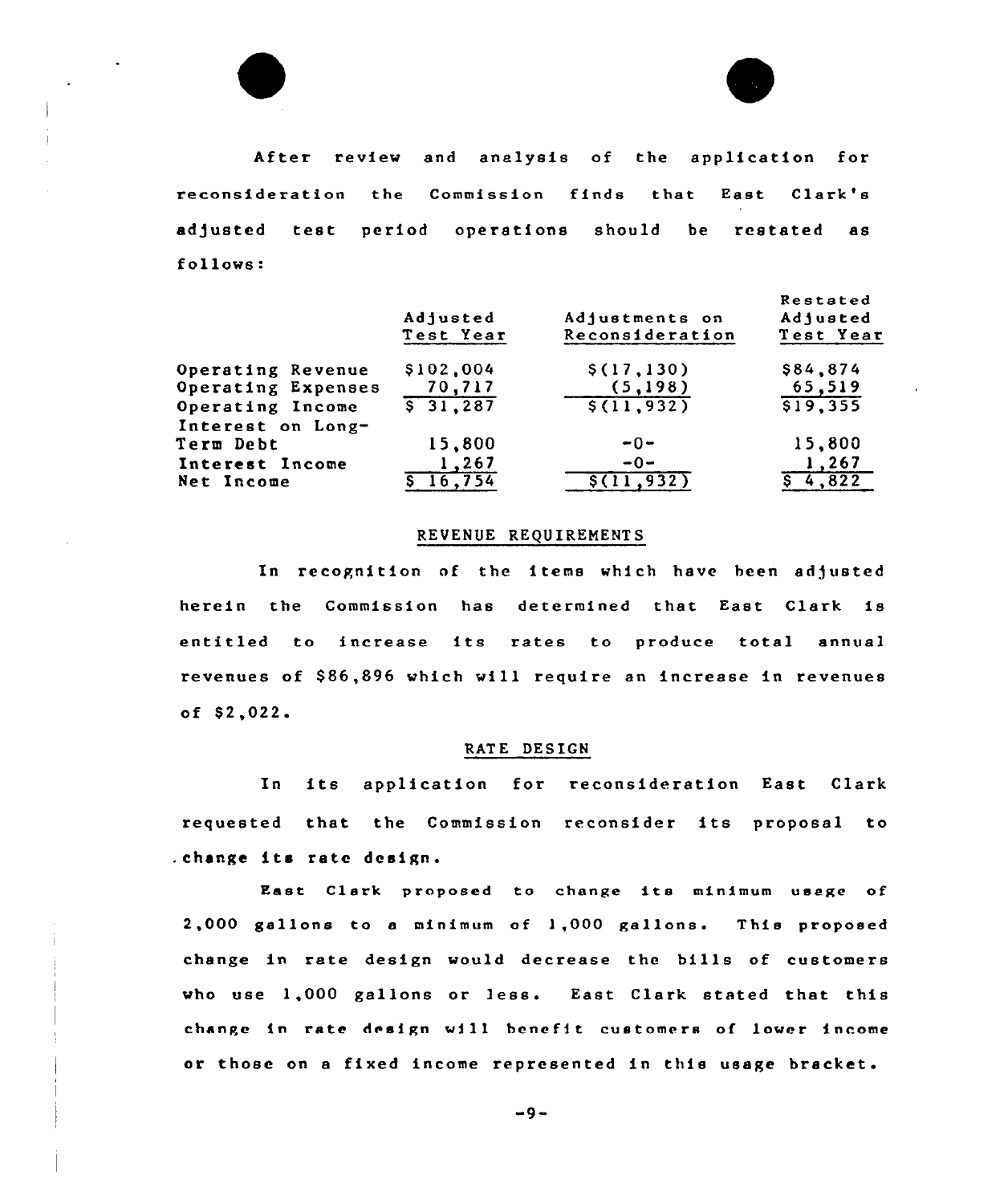After reviewing the proposed change in rate design the Commission found that customers who use 2,000 gallons would receive <sup>a</sup> greater percentage increase than if the rate design were not changed. The Commission is of the opinion that customers who use  $2,000$  gallons would not benefit from the proposed change in rate design and that it would be unfair for these customers to partially subsidise customers who use 1,000 gallons or less. Therefore, the Commission has determined that the present rate structure of East Clark is fair, just and reasonable and after reconsideration has determined that the proposed change in rate structure is not justified in this case.

#### **SUMMARY**

The Commission, having considered the application for reconsideration, is of the opinion and finds that:

(1) East Clark should be allowed to adjust its rates in recognition of those items which have been adjusted herein.

IT IS THEREPORE ORDERED that the rates in Appendix <sup>A</sup> be and they hereby are approved for service rendered by East Clark on and after the date of this Order.

 $-10-$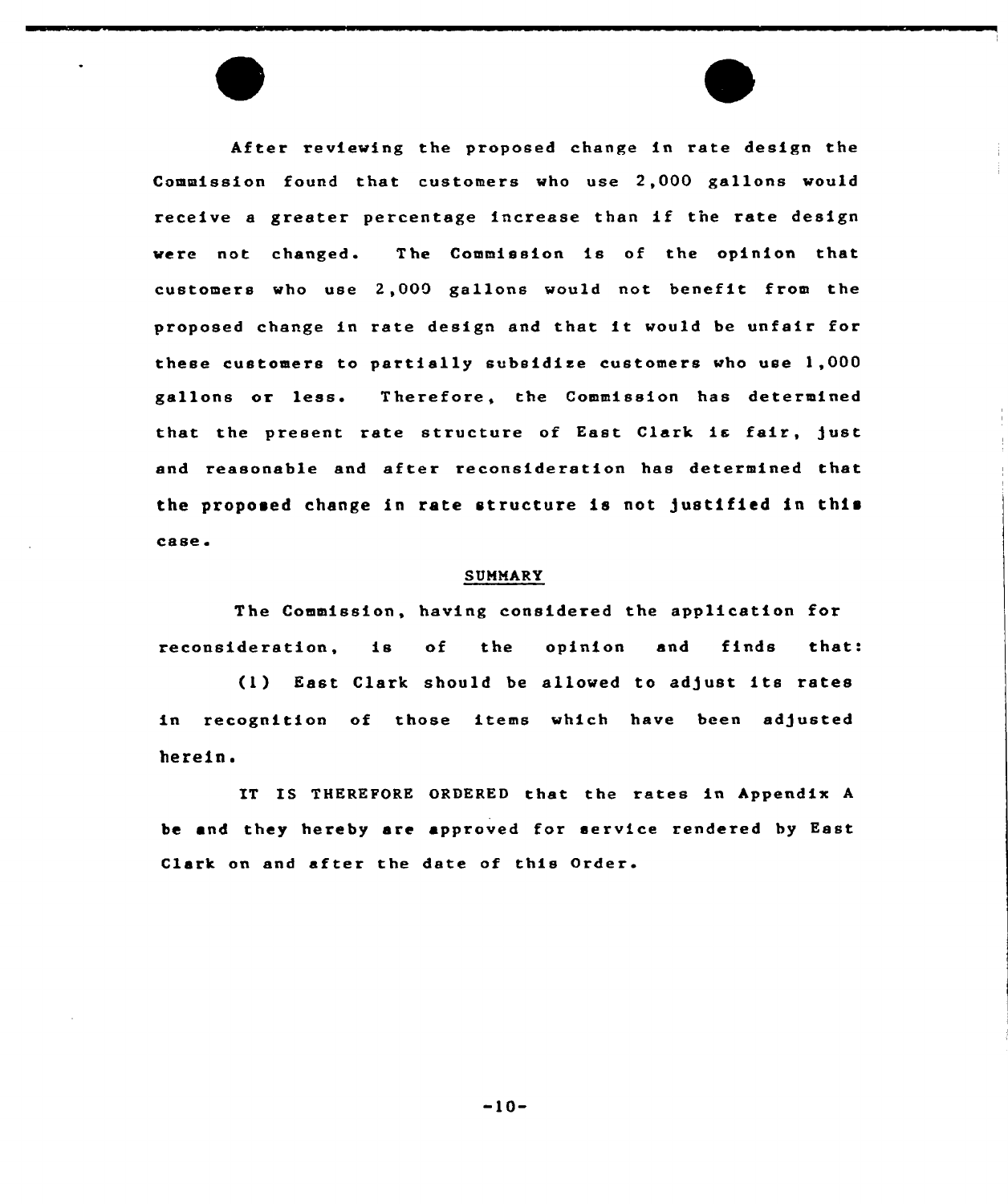IT IS FURTHER ORDERED that within 30 days from the date of this Order East Clark shall file with the Commission its revised tariff sheets setting out the rates approved herein.

IT IS FURTHER ORDERED that the provisions of the Commission's Order of December 17, 1982, which have not been . modified herein shall remain in full force and effect.

Done at Frankfort, Kentucky, this 27th day of April, l983.

PUSLIC SERVICE COMMISSION

Vice Chairman

Commi

# **ATTEST:**

## Secretary